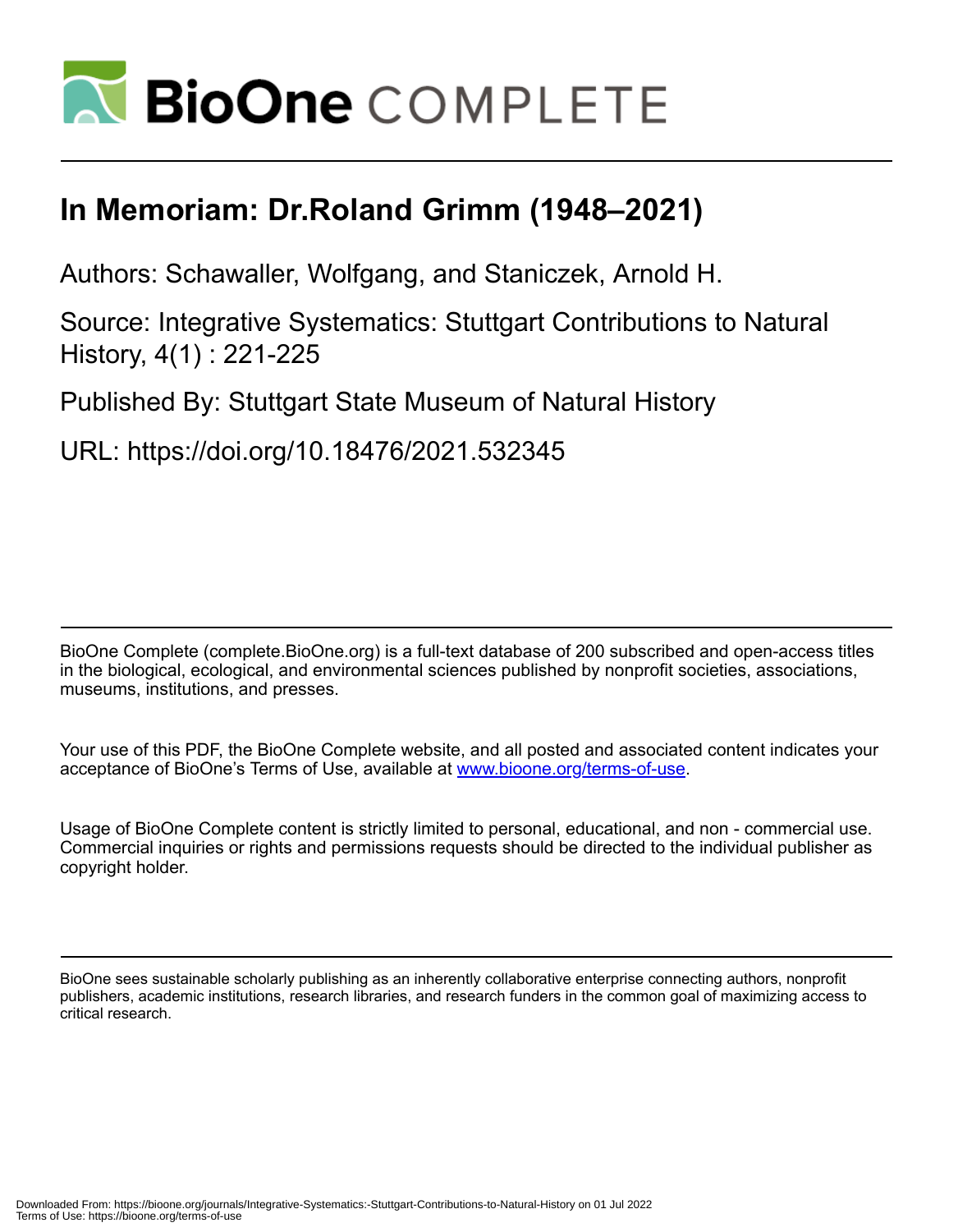### OBITUARY

## In Memoriam: Dr. Roland Grimm (1948–2021)

Wolfgang Schawaller & Arnold H. Staniczek

Roland Grimm (Fig. 1) was born on 24 March 1948 in Ellwangen (Jagst), a Swabian town in the eastern part of Baden-Württemberg. Already as a child, he developed a strong interest in insects and started to collect butterflies at the age of 14. He finished high school in Ellwangen in 1968 and then carried out his military service until 1969.

Following his interests in natural history, he studied biology at Eberhard-Karls-University in Tübingen from 1970 on, with a focus on zoology and entomology. He dedicated his diploma thesis to mayflies, therein describing the modified internal reproductive organs of Leptophlebiidae, which possess immotile spermatozoa and a derived sperm pump. He accomplished his doctoral thesis in 1983 at the Zoological Institute of Tübingen University under the supervision of Dr. Gerhard Mickoleit. In this important contribution to the phylogeny of mayflies, he compared the abdominal musculature across different families of Ephemeroptera. He subsequently contributed to the faunistics of mayflies in Baden-Württemberg throughout the 1980s. He did not continue to work on mayflies after that, but he is still highly regarded among ephemeropterists for his substantial contributions to the field.

During his early scientific career, ROLAND had also become interested in darkling beetles, the group for which he would soon become renowned as an eminent taxonomist, with focus on the Palearctic and Oriental regions. His first contribution on Tenebrionidae, a treatise on the darkling beetles of the Greek island Santorini, was published in 1981 in this very journal (Stuttgarter Beiträge zur Naturkunde, Serie A).

From March 1984 to February 1986, ROLAND held a position as scientific trainee at the State Museum of Natural History in Stuttgart. During this time, in March 1985, he visited together with WOLFGANG SCHAWALLER the Hungarian Natural History Museum in Budapest, where ZOLTÁN KASZAB, who was the museum's director and a leading world specialist on Tenebrionidae, taught them the first steps in tenebrionid taxonomy.

But ROLAND's professional career took a turn towards freshwater biology. From 1986 to 1990 he worked as a freelancer providing ecological assessments, followed in 1990–1991 by a position at the Institute of Hydraulic Engineering in Karlsruhe. From 1991 to 1995 he contributed

Fig. 1. A photograph of Dr. ROLAND GRIMM (1948–2021) from his personal archives (author unknown).

his expertise to the Fisheries Research Centre in Langenargen. Finally, from 1995 until his retirement in 2013 he was education and conservation officer at the Baden-Württemberg State Fisheries Association, from 2005 as office head.

Roland's ultimate passion, however, was for darkling beetles. His first collecting trips led him to Mediterranean countries like southern Italy, Spain, Greece, Turkey, the Canary Islands, Madeira and the adjacent Porto Santo, Malta and the adjacent Gozo, and Cyprus. Subsequently, he visited the Saharan regions of Morocco, Algeria, Niger and Mali, as well as Gambia and Kenya. In recent years he focused his collecting activities in South East Asia and travelled several times to northern Thailand and Borneo (Sabah and Sarawak). Although he usually preferred to plan and carry out fieldwork alone, the three joint collecting trips with Wolfgang Schawaller in SE Asia (Thailand, Sabah, Sarawak) were enjoyable and very successful.

© Staatliches Museum für Naturkunde Stuttgart

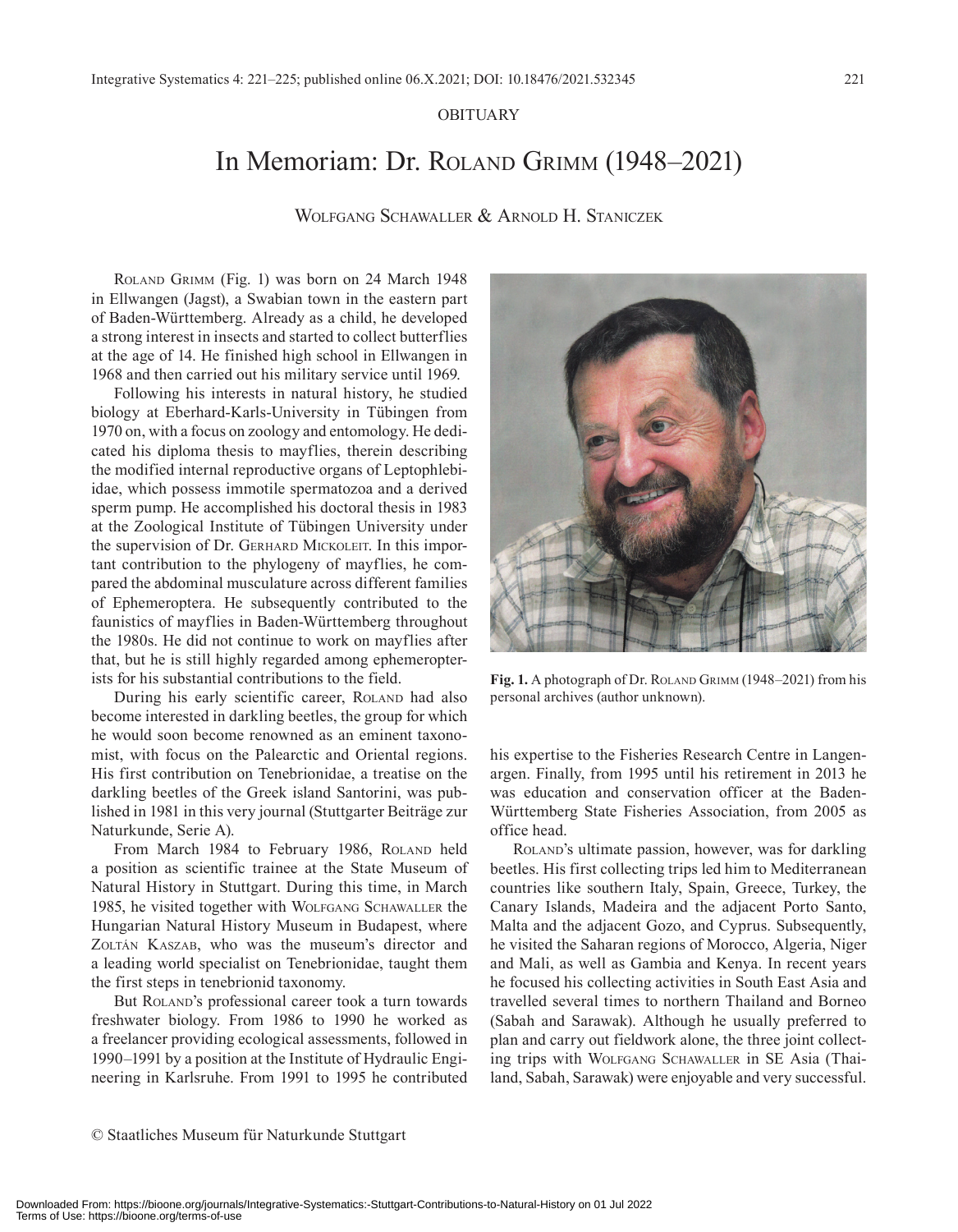When in the field, ROLAND also enjoyed hunting for good restaurants that served various seafood dishes.

Roland was a successful collector. He focused his collection on Tenebrionidae and collected only a few beetles from other families, mainly as exchange specimens for other coleopterists or as gifts for friends. On his collecting trips he would explore the area for suitable habitats during the day, often by car, particularly looking for old trees and forest remnants. He would turn stones, sift rotten wood and inspect barks and fungi, often also collecting by fogging with mosquito spray. At night he would usually set up a light trap or would walk in the dark with a torch to check the desert floor or trees in forests, parks or along roads.

Grimm's collection of Tenebrionidae is one of the largest private collections of this family and is stored in about 260 large drawers. It was not only expanded through his own collecting trips, but also through specimens obtained from colleagues who allowed him to keep duplicates in exchange for his thorough identifications of their material. ROLAND's beetle collection contains a large number of type specimens from his various publications. It is now deposited in the State Museum of Natural History in Stuttgart according to his wish. Also stored here is his aquatic collection, with about 30,000 specimens that mainly represent the local mayfly fauna of Baden-Württemberg.

Roland regularly visited the museum in Stuttgart for comparative studies with specimens in his collection, for literature searches in the library, and for discussions with Wolfgang Schawaller about taxonomic problems, doubtful taxa, or joint projects. He was also a regular visitor in Munich (H. J. Bremer collection) and Basel (H. Gebien collection). During the annual German meetings of coleopterists in Beutelsbach ("Deutsches Koleopterologentreffen") and Munich ("Bayerischer Entomologentag"), he would receive numerous tenebrionid specimens for identification, on loan or as gifts, from museums as well as from amateur coleopterists.

Although he was a somewhat reserved person, ROLAND was fully integrated and respected in the international team of tenebrionid workers because of his high taxonomic expertise. He cooperated with all of them and was even visited at his home by ROLF AALBU from Sacramento (USA) and KIYOSHI ANDO from Osaka (Japan). He also participated in all of the International Tenebrionoidea Meetings: Munich (2002), Lyon (2005), Phoenix (2013), Mendoza (2015) and Prague (2018). He only missed the last meeting in 2021, which was held as a video conference due to COVID-19 restrictions. ROLAND usually travelled with Wolfgang Schawaller to these meetings. In connection with the meetings in Phoenix, Arizona and Mendoza, Argentina, the two of them privately organised some additional fieldwork with American colleagues ROLF Aalbu, Gustavo Flores, Warren Steiner and others in California, Utah and Arizona as well as in Argentina and Chile. These trips and the interesting habitats of the New World deserts and Andes mountains were an unforgettable experience for both ROLAND and WOLFGANG.

It was most unfortunate to see the rapid progress of Parkinson's disease, which severely affected ROLAND in the last few years and which prevented him from travelling and studying and dissecting beetles. He passed away on September 11, 2021 in his home in Neuenbürg.

### **Acknowledgements**

THIJLBERT STRUBELT (Neuenbürg) provided valuable information on ROLAND's life; MARTIN LILLIG (Saarbrücken) kindly corrected and completed the list of publications.

#### **List of publications**

- Grimm, R. (1975): Zum Vorkommen von *Carabus catenatus* Panz. (Coleoptera, Carabidae) in Württemberg. – Jahreshefte der Gesellschaft für Naturkunde in Württemberg **130**: 383–384.
- Grimm, R. (1977): Die Sperma-Pumpe der Eintagsfliegen-Art *Habrophlebia lauta* (Ephemeroptera, Leptophlebiidae). – Entomologica Germanica **3**: 337–343.
- Grimm, R. (1980): *Baetis digitatus* Bengtsson, eine für Deutschland neue Eintagsfliegenart, mit weiteren Angaben zur Verbreitung einiger Arten der Familie Baetidae in Baden-Württemberg (Ephemeroptera, Baetidae). – Nachrichtenblatt der Bayerischen Entomologen **29**: 118–125.
- Grimm, R. (1981): Die Fauna der Ägäis-Insel Santorin. Teil 2. Tenebrionidae (Coleoptera). – Stuttgarter Beiträge zur Naturkunde, Serie A (Biologie) **348**: 1–14.
- Grimm, R. (1982): Zur Flora und Fauna im Großen Lautertal bei den Riedwiesen. Die Eintagsfliegen. In: Münsingen. Geschichte, Landschaft, Kultur. Festschrift zum Jubiläum des Württembergischen Landeseinigungsvertrages von 1482, pp. 778–783; Sigmaringen (Thorbecke).
- Grimm, R. (1982): Schwarzkäfer und andere Insekten. In: DITTRICH, P. (ed.): Biologie der Sahara, pp. 104–130; Frankfurt (Chimaira).
- Grimm, R. (1983): Schwarzkäfer und andere Insekten. In: DITTRICH, P. (ed): Biologie der Sahara, 2. Erweiterte Auflage, pp. 107–141; Frankfurt (Chimaira).
- Grimm, R. (1985a): Zur Kenntnis der Tenebrioniden aus Süditalien (Insecta: Coleoptera). – Stuttgarter Beiträge zur Naturkunde, Serie A (Biologie) **379**: 1–32.
- Grimm, R. (1985b): Vergleichend-anatomische Untersuchung der abdominalen Muskulatur und der Gonoducte männlicher Ephemeroptera-Imagines (Insecta). – Stuttgarter Beiträge zur Naturkunde, Serie A (Biologie) **384**: 1–59.
- Grimm, R. & Hellmann, V. (1985): Über *Cybopiestes csikii* Reitter 1917 (Coleoptera: Tenebrionidae). – Entomologische Zeitschrift **95**: 299–301.
- Grimm, R. (1986a): Tenebrionidae vom Maltesischen Archipel (Insecta: Coleoptera). – Stuttgarter Beiträge zur Naturkunde, Serie A (Biologie) **392**: 1–17.
- Grimm, R. (1986b): Tenebrionidae aus Niger und Mali (Insecta, Coleoptera). – Mitteilungen der Münchner Entomologischen Gesellschaft **76**: 71–78.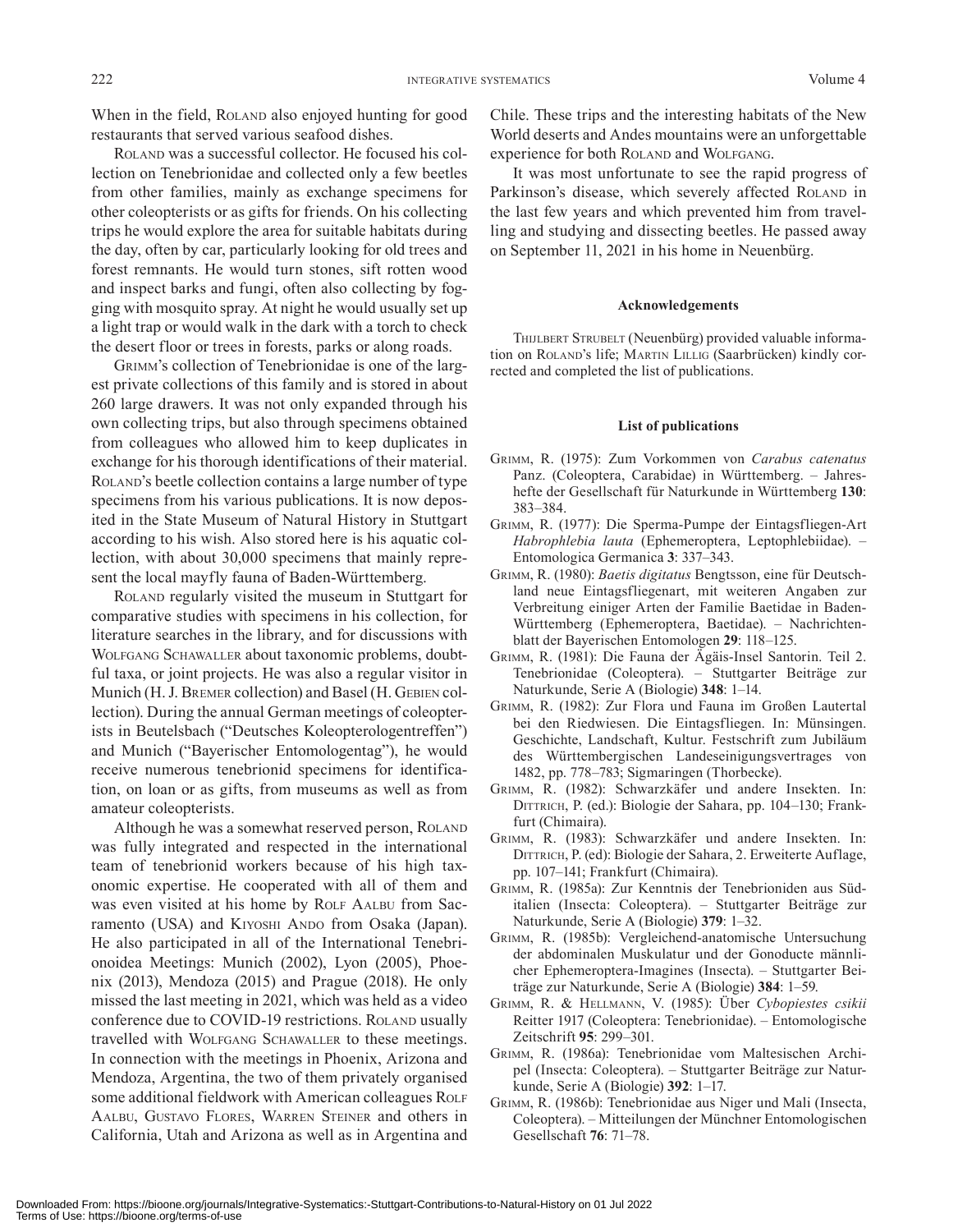- Grimm, R. (1986c): Eintagsfliegen aus Baden-Württemberg (Insecta, Ephemeroptera: Siphlonuridae + Caenidae). – Jahreshefte der Gesellschaft für Naturkunde in Württemberg **141**: 201–206.
- Grimm, R. (1987a): *Pachychila denticollis* sp. n. aus Südspanien (Coleoptera, Tenebrionidae). – Nachrichtenblatt der Bayerischen Entomologen **36**: 21–24.
- Grimm, R. (1987b): Beitrag zur Kenntnis der Eintagsfliegenfauna der Iller (Ephemeroptera). – Nachrichtenblatt der Bayerischen Entomologen **36**: 95–102.
- Grimm, R. (1988a): Zur Eintagsfliegenfauna der Donauzuflüsse Rot und Rauglen (Baden-Württemberg) (Insecta, Ephemeroptera). – Nachrichtenblatt der Bayerischen Entomologen **37**: 73–83.
- Grimm, R. (1988b): Die männliche Imago von *Baetis vardarensis* Ikonomov 1962 (Ephemeroptera: Baetidae). – Entomologische Zeitschrift **98**: 325–328.
- Grimm, R. (1989): Eintagsfliegen vom Neckar bei Rottenburg a. N. (Insecta, Ephemeroptera). – Jahreshefte der Gesellschaft für Naturkunde in Württemberg **144**: 241–246.
- Grimm, R. (1991a): Eine neue Art der Gattung *Corinta* Koch von der ostafrikanischen Küste (Coleoptera: Tenebrionidae). – Entomologische Zeitschrift **101**: 226–229.
- Grimm, R. (1991b): Tenebrioniden von der Insel Zypern (Insecta: Coleoptera). – Biocosme Mésogéen **8**: 15–49.
- Schawaller, W. & Grimm, R. (1992): 83. Familie: Tenebrionidae. Ergänzungen und Berichtigungen. – In LOHSE, G. A.  $&$  Lucht, W. H. (eds.): Die Käfer Mitteleuropas, Suppl. 2, pp. 196–199; Krefeld (Goecke & Evers).
- Grimm, R. (1993): Fische und Fischerei im Oberrhein. Berichte zur Fischereiforschung **3**, 66 pp.; Staatliche Lehr- und Versuchsanstalt Aulendorf (Fischereiforschungsstelle).
- Hoffmann, R., Berg, R., Blank, S., Dehus, P., Grimm, R. & Rösch, R. (1995): Fische in Baden-Württemberg – Gefährdung und Schutz, 92 pp.; Stuttgart (Ministerium für Ländlichen Raum, Ernährung und Forsten Baden-Württemberg).
- Schawaller, W. & Grimm, R. (1995): *Neatus picipes* in der Paläarktis – eine Artengruppe (Coleoptera: Tenebrionidae). – Annales Historico-Naturales Musei Nationalis Hungarici **87**: 67–73.
- Grimm, R. (1995): Beitrag zur Kenntnis der Schwarzkäferfauna der Kanarischen Inseln. (Coleoptera, Tenebrionidae). – Mitteilungen der Münchner Entomologischen Gesellschaft **85**: 33–50.
- Grimm, R. (2000): Die Gattung *Eurycaulus* Fairmaire, 1868, in Algerien und Tunesien (Coleoptera: Tenebrionidae). – Entomologische Zeitschrift **110**: 89–91.
- Grimm, R. & Lillig, M. (2000): *Erodius graniventris* in der westlichen Sahara: eine Artengruppe (Coleoptera, Tenebrionidae). – Bulletin de la Société Entomologique de France **105**: 31–35.
- Grimm, R. & Schawaller, W. (2000): The genus *Colpotus* Mulsant & Rey (Coleoptera: Tenebrionidae) in the Eastern Mediterranean Region, with descriptions of two new species. – Stuttgarter Beiträge zur Naturkunde, Serie A (Biologie) **615**: 1–15.
- Grimm, R. (2001a): Faunistik und Taxonomie einiger Arten der Gattung *Tribolium* Macleay, 1825, mit Beschreibung von drei neuen Arten aus Afrika (Coleoptera, Tenebrionidae). – Entomofauna **22**: 393–404.
- Grimm, R. (2001b): Zur Taxonomie von *Eurycaulus* Fairmaire, 1869, Subgenus *Ammotrypes* Fairmaire, 1879, stat. n. (*Scleronimon* Reitter, 1904, syn. n. (Col. Tenebrionidae). – Nachrichtenblatt der Bayerischen Entomologen **50**: 88–90.
- Grimm, R. (2002): Tenebrionidae von Gambia (Insecta, Coleoptera). – Entomofauna **23**: 353–380.
- Grimm, R. (2003): Die Arten der Gattung *Palorinus* Blair, mit Beschreibungen von vier neuen Arten (Coleoptera: Tenebrionidae). – Stuttgarter Beiträge zur Naturkunde, Serie A (Biologie) **646**: 1–9.
- Grimm, R. (2004a): Die Arten der Gattung *Ulomina* Baudi di Selve, mit Beschreibungen von drei neuen Arten aus Laos und Thailand (Coleoptera: Tenebrionidae). – Stuttgarter Beiträge zur Naturkunde, Serie A (Biologie) **664**: 1–10.
- Grimm, R. (2004b): Neue Arten der Gattungen *Palorinus* Blair, 1930 und *Paloropsis* Masumoto et Grimm, 2004 aus Indien und Thailand (Coleoptera, Tenebrionidae, Palorinae). – Entomologica Basiliensia **26**: 293–298.
- Masumoto, K. & Grimm, R. (2004): A New Genus and a species of the Palorinae (Coleopter: Tenebrionidae) from Japan. – Entomological Review of Japan **59**: 127–130.
- Grimm, R. (2005): Taxonomic and faunistic notes on the genus *Eurycaulus*, with descriptions of two new species from the Arabian Peninsula (Coleoptera: Tenebrionidae). – Stuttgarter Beiträge zur Naturkunde, Serie A (Biologie) **672**: 1–11.
- Aistleitner, E. & Grimm, R. (2007): Fragmenta entomofaunistica X. Schwarzkäfer vom Madeira-Archipel und von den Kanarischen Inseln (Coleoptera: Tenebrionidae). – Nachrichtenblatt der Bayerischen Entomologen **56**: 98–101.
- Grimm, R. (2008a): A new species of *Tribolium* Macleay from Namibia. – Stuttgarter Beiträge zur Naturkunde A, Neue Serie **1**: 371–374.
- Grimm, R. (2008b): *Guanobius borneensis* n. gen., n. sp. from Borneo (Coleoptera: Tenebrionidae: Alphitobiini) – Stuttgarter Beiträge zur Naturkunde A, Neue Serie **1**: 375–379.
- Grimm, R. (2008c): *Postandrosus* Kulzer, 1951 sexual dimorphism in *P. ater* Kulzer, 1952 and new faunistic data (Coleoptera: Tenebrionidae, Stenochiinae, Cnodalonini). – Entomologische Zeitschrift **118**: 117–118.
- Grimm, R. (2009a): A new species of *Postandrosus* Kulzer, 1951 and new records of *P. maculipennis* Kulzer, 1951 from Sarawak (Malaysia, Borneo) (Coleoptera: Tenebrionidae, Stenochiinae, Cnodalonini). – Mitteilungen der Münchner Entomologischen Gesellschaft **99**: 17–20.
- Grimm, R. (2009b): Two new species of the genus *Bradymerus* Perroud, 1864 (Coleoptera: Tenebrionidae) from Borneo. – Caucasian Entomological Bulletin **5**: 235–236, pl. 7, figs. 1–2.
- Grimm, R. (2009c): *Peltonotus nasutus* Arrow, 1910, und *Phaenochrous*-Arten als Bestäuber von *Amorphophallus paenoiifolius* (Araceae) in Thailand (Coleoptera: Scarabaeidae). – Entomologische Zeitschrift **119**: 167–168.
- Grimm, R. (2010): New and little known species of Tenebrionidae (Coleoptera) from Borneo. – Stuttgarter Beiträge zur Naturkunde A, Neue Serie **3**: 257–267.
- Grimm, R. (2011a): New and little known species of Tenebrionidae (Coleoptera) from Borneo (2). – Stuttgarter Beiträge zur Naturkunde A, Neue Serie **4**: 249–257.
- Grimm, R. (2011b): Two new species of the genus *Triplehornia* Matthews & Lawrence from Borneo and the Philippines (Coleoptera: Tenebrionidae). – Stuttgarter Beiträge zur Naturkunde A, Neue Serie **4**: 259–261.
- Grimm, R. (2011c): Five new species and new records of *Malayaplamius* Masumoto, 1986 (Coleoptera: Tenebrionidae: Cnodalonini). – Annales Zoologici **61**: 229–235.
- Grimm, R. (2011d): A new species of *Palorinus* (Blair, 1930) from Nilgiri Hills in southern India. – Mitteilungen der Münchner Entomologischen Gesellschaft **101**: 69–71.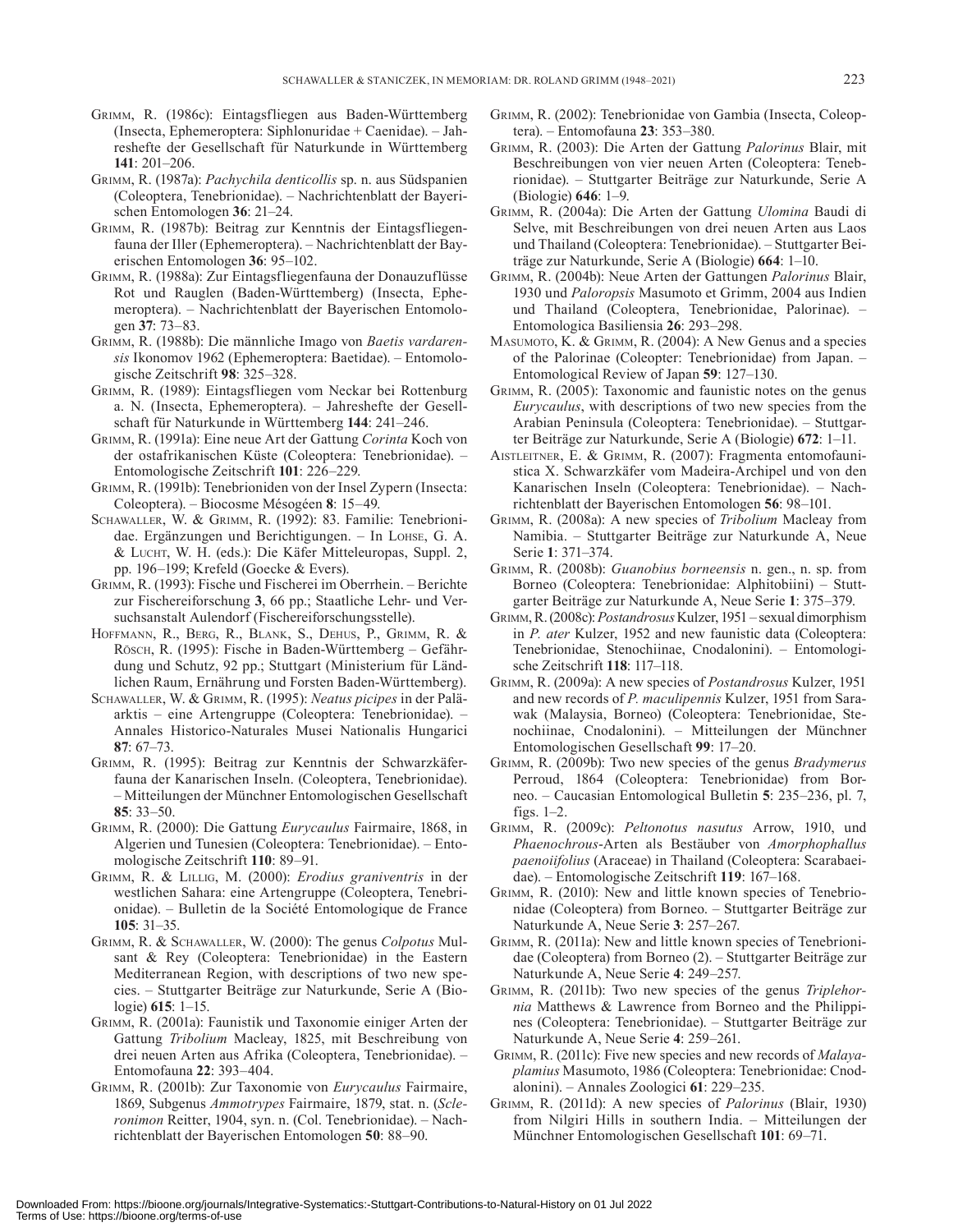- Grimm, R. (2012a): A new species and new records of *Amarygmus* Dalman from North Maluku (Coleoptera: Tenebrionidae). – Stuttgarter Beiträge zur Naturkunde A, Neue Serie **5**: 239–241.
- Grimm, R. (2012b): A new species of *Ammobius* Guérin-Méneville, 1844 from Oman (Coleoptera: Tenebrionidae: Opatrini). – Mitteilungen der Münchner Entomologischen Gesellschaft **102**: 37–39.
- Grimm, R. (2013a): New and little known species of Tenebrionidae (Coleoptera) from Borneo (3). – Stuttgarter Beiträge zur Naturkunde A, Neue Serie **6**: 175–181.
- Grimm, R. (2013b): A new species of *Sclerum* Dejean, 1834 from the United Arab Emirates and Oman (Coleoptera: Tenebrionidae: Opatrini). – Mitteilungen der Münchner Entomologischen Gesellschaft **103**: 81–84.
- Grimm, R. (2013c): The genus *Cryphaeus* Klug, 1833 in Australia, with description of a new species (Coleoptera: Tenebrionidae: Toxicini). – Australian Entomologist **49**: 243–247.
- Grimm, R. (2014a): New and little known species of Tenebrionidae (Coleoptera) from Borneo (4). – Stuttgarter Beiträge zur Naturkunde A, Neue Serie **7**: 183–197.
- Grimm, R. (2014b): The genus *Neopachypterus* Bouchard, Löbl & Merkl in Thailand, with descriptions of five new species (Coleoptera: Tenebrionidae: Opatrini). – Mitteilungen der Münchner entomologischen Gesellschaft **104**: 85–92.
- Schawaller, W. & Grimm, R. (2014): The genus *Alphitobius* Stephens (Coleoptera, Tenebrionidae, Alphitobiini) in Africa and adjacent islands. – ZooKeys **415**: 169–190.
- Grimm, R. (2015a): Four new species of the genus *Sclerum* Dejean (Coleoptera: Tenebrionidae: Opatrini) from South East Asia. – Stuttgarter Beiträge zur Naturkunde A, Neue Serie **8**: 207–214.
- Grimm, R. (2015b): New and little known species of Tenebrionidae (Coleoptera) from Borneo (5). – Stuttgarter Beiträge zur Naturkunde A, Neue Serie **8**: 215–225.
- Grimm, R. (2015c): A new species of *Corticeus* Piller & Mitterpacher from Ethiopia (Coleoptera: Tenebrionidae: Diaperinae: Hypophlaeini). – Mitteilungen der Münchner entomologischen Gesellschaft **105**: 45–47.
- Grimm, R. (2015d): Tenebrionidae (Insecta: Coleoptera) from Iran. – Vernate **34**: 299–318.
- Grimm, R. (2015e): *Bradymerus triplehorni* Grimm (Coleoptera: Tenebrionidae), new species from West Malaysia. – Coleopterists Society Monographs **14**: 78–79.
- Grimm, R. (2016a): A new species of *Promethis* Pascoe from West Papua with unusual head armature (Coleoptera: Tenebrionidae: Cnodalonini). – Stuttgarter Beiträge zur Naturkunde A, Neue Serie **9**: 181–183.
- Grimm, R. (2016b): New and little known species of Tenebrionidae (Coleoptera) from Borneo (6). – Stuttgarter Beiträge zur Naturkunde A, Neue Serie **9**: 185–190.
- Grimm, R. (2016c): A new species of *Heterotarsus* Latreille from Thailand (Coleoptera: Tenebrionidae: Opatrini). – Mitteilungen der Münchner Entomologischen Gesellschaft **106**: 9–11.
- Grimm, R. (2017a): New and little known species of Tenebrionidae (Coleoptera) from Borneo (7). – Stuttgarter Beiträge zur Naturkunde A, Neue Serie **10**: 175–180.
- Grimm, R. (2017b): Two new species of *Ceropria* Laporte & Brullé from West Malaysia and Sumatra (Coleoptera: Tenebrionidae: Diaperini). – Stuttgarter Beiträge zur Naturkunde A, Neue Serie **10**: 181–183.
- Grimm, R. (2017c): New taxonomic and faunistic data on the genus *Cneocnemis* Gebien, 1914 in Laos and Thailand, with descriptions of two new species (Coleoptera: Tenebrionidae:

Ulomini). – Mitteilungen der Münchner Entomologischen Gesellschaft **107**: 19–22.

- Bremer, H. J. & Grimm, R. (2017): The species of *Gonocnemis* and *Paragonocnemis* from Borneo with notes on synonymy in the Oriental species (Coleoptera: Tenebrionidae). – Acta Entomologica Musei Nationalis Pragae **57**: 331–343.
- Grimm, R. (2018a): New and little known species of Tenebrionidae (Coleoptera) from Borneo (8). – Integrative Systematics **1**: 59–70.
- Grimm, R. (2018b): New synonyms of *Ulomoides* (*Phayllidius* syn. nov.= *dispar* (Gebien, 1921) (*Martianus platypterus* Gebien, 1927; syn. nov.) (Coleoptera: Tenebrionidae, Diaperini). – Entomologische Zeitschrift **128**: 103–104.
- Grimm, R. (2018c): *Pedinus* (*Colpotus*) *skalei* n. sp. (Insecta: Coleoptera: Pedinini) from southern Turkey. – Vernate **37**: 307–308.
- NABOZHENKO, M. V. & GRIMM, R. (2018): New and little known species of the tribe Helopini (Insecta: Coleoptera: Tenebrionidae) from Iran. – Vernate **37**: 309–315.
- Grimm, R. & Merkl, O. (2018): A new species of *Thraustocolus* Kraatz from Iran (Insecta: Coleoptera: Tentyriini). – Vernate **37**: 317–319.
- Grimm, R., Smith, A. D., Steiner, W. E. jr. & Wachtel, F. (2018): New synonymy and new combination of *Hypogena* (Coleoptera, Tenebrionidae). – Spixiana **41**: 210.
- LILLIG, M. & GRIMM, R. (2019): Discovery of the male and redescription of *Cryphaeus camerunus* Ardoin (Coleoptera: Tenebrionidae: Toxicini). – Annales Zoologici **69**: 133–136.
- NABOZHENKO, M. V. & GRIMM, R. (2019): New species and new records of darkling beetles of the tribe Helopini (Coleoptera: Tenebrionidae) from the Western Palaearctic. – Caucasian Bulletin of Entomology **15**: 107–116.
- SCHAWALLER, W. & GRIMM, R. (2019): New taxonomic and faunistic data on the genera *Cneocnemis* Gebien and *Ulomimus* Bates, with description of *Cneocnemis baehri* sp. n. (Coleoptera: Tenebrionidae: Ulomini). – Mitteilungen der Münchner Entomologischen Gesellschaft **109**: 43–50.
- Bremer, H. J. & Grimm, R. (2019): A new *Corticeus* from China (Coleoptera, Tenebrionidae, Hypophlaeini). – Mitteilungen der Münchner Entomologischen Gesellschaft **109**: 51–54.
- Grimm, R. & Schawaller, W. (2019): *Palorus ruthmuellerae* sp. n. from Zimbabwe, with distributional data of other African species of *Palorus* (Coleoptera: Tenebrionidae: Palorini). – Mitteilungen der Münchner Entomologischen Gesellschaft **109**: 55–58.
- GRIMM, R., LILLIG, M. & MIFSUD, D. (2020): An update for the Tenebrionidae (Coleoptera) of the Maltese Archipelago. – Bulletin of the Entomological Society of Malta **11**: 47–56.
- Grimm, M. & Lillig (2020a): Description of a new *Phaleria* Latreille, 1802 from Bali and a new synonym of *Phaleria atriceps* (Lewis, 1894) (Insecta: Coleoptera: Tenebrionidae: Diaperinae: Phaleriini). – Vernate **39**: 301– 305.
- Grimm, R. & Lillig, M (2020b): *Arabammobius* gen. n. *buettikeri* sp. n. from Oman (Insecta: Coleoptera: Tenebrionidae: Opatrini). – Vernate **39**: 307–312.
- Grimm, R. & Schawaller, W. (2021): Checklist for the Darkling Beetles of Borneo (Coleoptera: Tenebrionidae s.str.). – Integrative Systematics **2** (2019): 61–82.
- Grimm, R. (2021): New and little known species of Tenebrionidae (Coleoptera) from Borneo (9). – Integrative Systematics **4** (accepted).
- Grimm, R. & Lillig, M. (2022): *Hegeter* (*Hegeter*) *merkli* sp. nov. (Coleoptera: Tenebrionidae: Tentyriini) from La Gomera (Canary Islands). – Annales Zoologici **72** (1) (accepted).